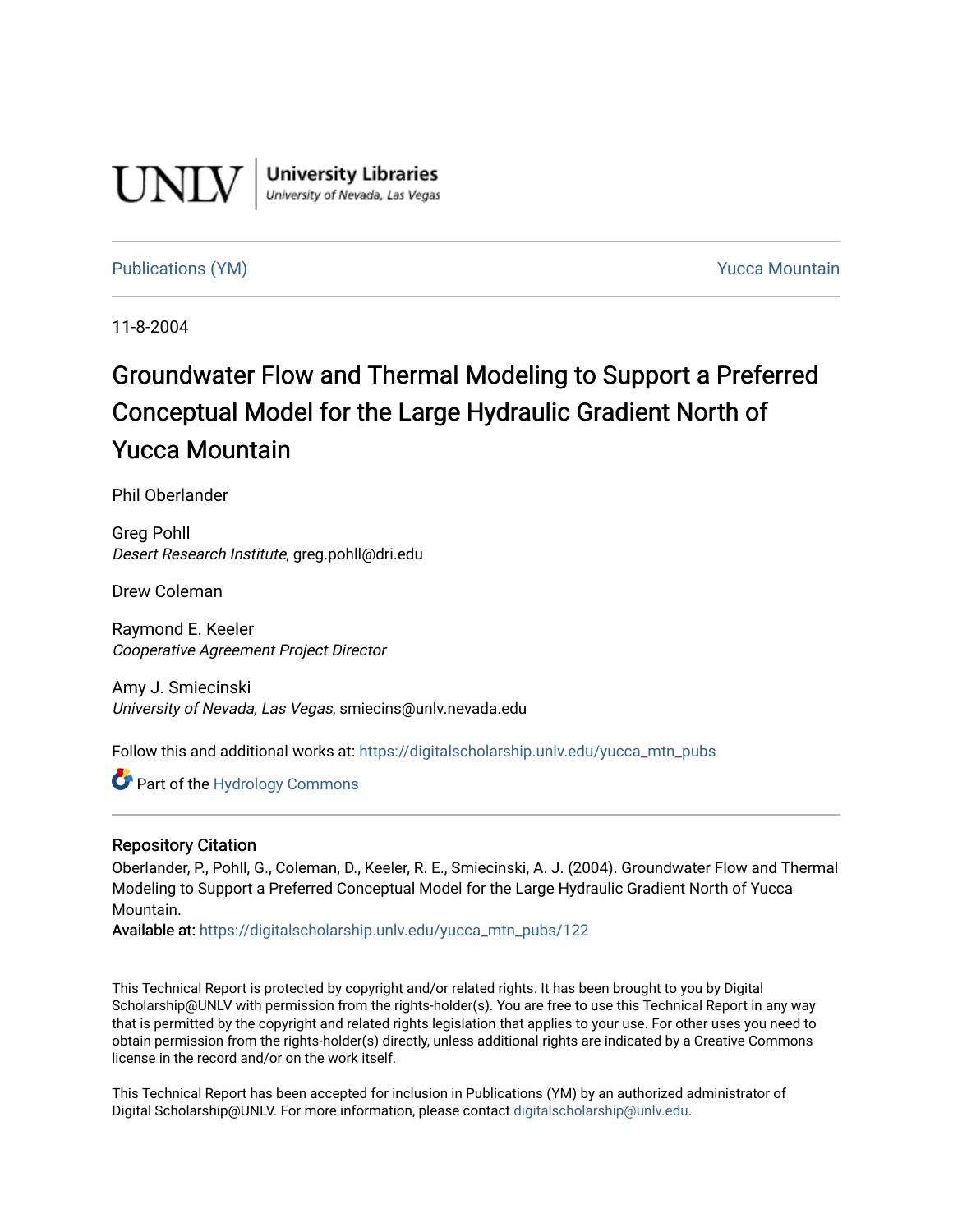

## *University and Community College System of Nevada*  **DOCUMENT CHANGE NOTICE (DCN)**

**page 1 of 5** 

#### **DCN** No.1 **to Document No.** SIP-DRI-039, **Revision** *Q,* **Effective Date:** 15 FEB 05.

**Document Title:** Groundwater Flow and thermal Transport Modeling to Support a Preferred Conceptual Model for the Large Hydraulic Gradient North of Yucca Mountain  $\overline{\phantom{a}}$ 

| Identify applicable affected page, section, paragraph, attachment, exhibit, table, figure, or other:                                                                                                                                                                                                                                       |
|--------------------------------------------------------------------------------------------------------------------------------------------------------------------------------------------------------------------------------------------------------------------------------------------------------------------------------------------|
| Replace the following: Introduction, Scope and Objectives, Approach, Data Collection, Model Formulation,<br>Alternative Conceptualizations, Hydraulic Flow Calibrations, Thermal Transport Modeling, Comparison of Results,<br>and Schedule. The changes provided below accomplish a reduction in scope in response to a budget reduction. |
|                                                                                                                                                                                                                                                                                                                                            |
| With: See attached pages.                                                                                                                                                                                                                                                                                                                  |
|                                                                                                                                                                                                                                                                                                                                            |
|                                                                                                                                                                                                                                                                                                                                            |
|                                                                                                                                                                                                                                                                                                                                            |
|                                                                                                                                                                                                                                                                                                                                            |
| Approved by:                                                                                                                                                                                                                                                                                                                               |
| Date: $9MARO5$<br>Pl:<br>(Signature)                                                                                                                                                                                                                                                                                                       |
| Print name:                                                                                                                                                                                                                                                                                                                                |
| Date: 3-28-05<br>QA Manager:<br>(Signature)                                                                                                                                                                                                                                                                                                |
| Print name:                                                                                                                                                                                                                                                                                                                                |
| QA Manager evaluated acceptability, that it does not violate quality requirements, and for impacts to other procedures; signature above<br>documents this evaluation as successfully completed.                                                                                                                                            |
| Send electronic version of this DCN to Webmaster.<br>Attach this DCN as first page of hard copies of document, if any.                                                                                                                                                                                                                     |

QAP-2.0-3, Rev. 8/4/04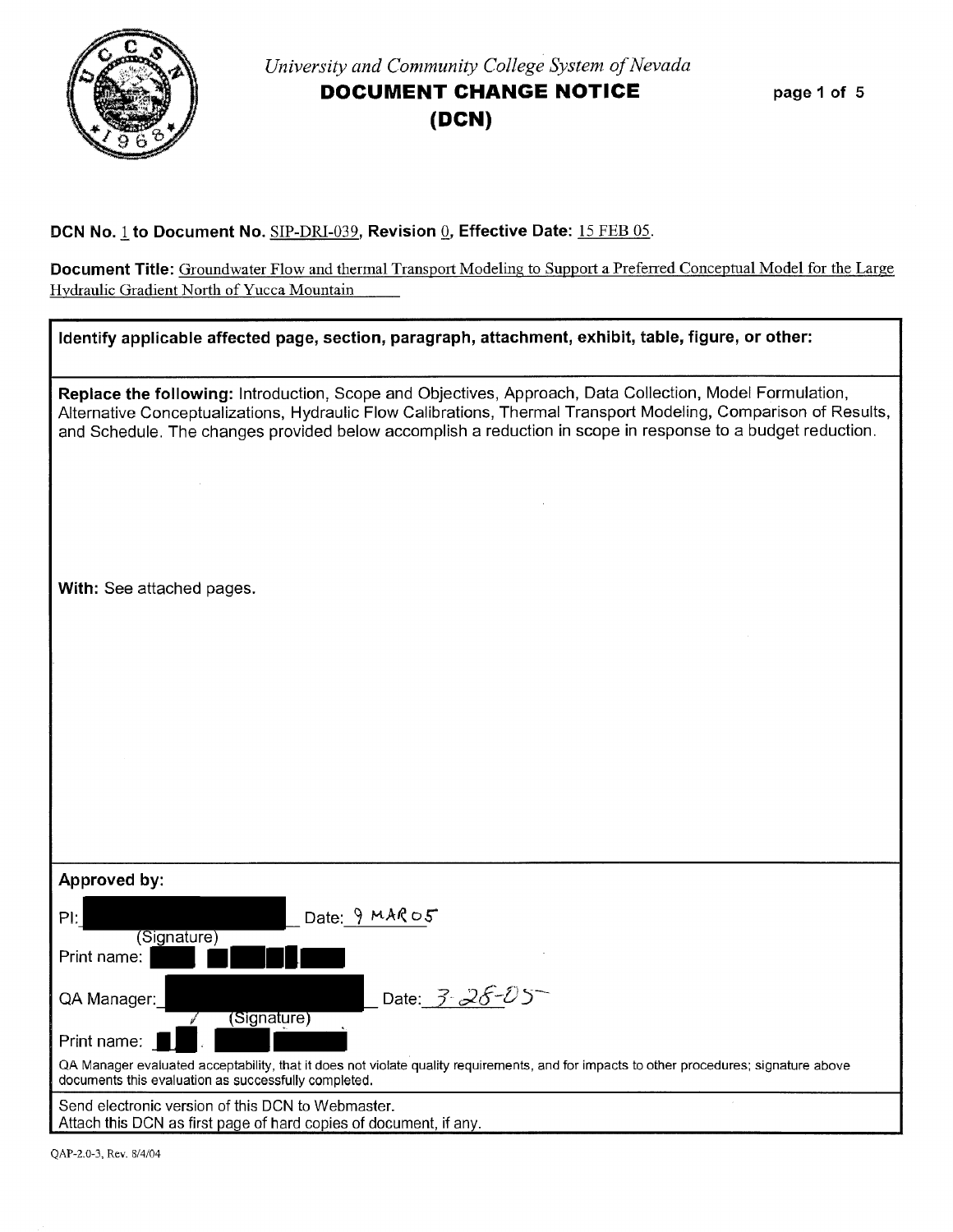#### QAP-2.0-3, Rev. 8/4/04 *University and Community College System of Nevada* DOCUMENT CHANGE NOTICE (DCN) **page 2 of 5**

#### **DCN No.** 1 **to Document No.** SIP-DRI-039**, Revision** 0**, Effective Date:** 15FEB05.

**Document Title:** Groundwater Flow and thermal Transport Modeling to Support a Preferred Conceptual Model for the Large Hydraulic Gradient North of Yucca Mountain

## **INTRODUCTION**

Phil Oberlander is the principal investigator (PI) for the task Groundwater Flow and Thermal Modeling to Support a Preferred Conceptual Model for the Large Hydraulic Gradient North of Yucca Mountain, ORD-FY04-018, under the DOE Cooperative Agreement DE-FC28-04RW12232,. The PI and project staff will evaluate a postulated conceptual hydrogeologic configuration of the large hydraulic gradient (LHG) north of Yucca Mountain. There are multiple conceptual models of the hydrogeology that may cause hydraulic heads similar to the (LHG). There are sufficient uncertainties in the hydrologic interpretation and range in hydraulic properties, such that a certain interpretation of the LHG is not indicated based solely on water level evidence. By combining groundwater temperature information with the water level information, a more rigorous numerical interpretation is formulated of the LHG.

## **SCOPE AND OBJECTIVES**

The title of this task is Groundwater Flow and Thermal Modeling to Support a Preferred Conceptual Model for the Large Hydraulic Gradient North of Yucca Mountain.

This task will create a two-dimensional, saturated zone, vertical cross-section model of groundwater flow and thermal transport through the LGH. This model is referenced herein as the thermal model. The scope of this study is limited to presenting a postulated hydrogeologic configuration of the LHG. The conceptualization will include the use of postulated hydrogeologic structures and material properties. The thermal model will be spatially limited to the area immediately upgradient and downgradient of the LHG and will not reproduce the many hydrogeologic features of the existing regional and site-scale models. The thermal model will be orientated north to south, approximately along a saturated zone streamline.

The results of the thermal modeling will be compared to temperature data reported for site wells by the U.S. Geological Survey (USGS) and in peer-reviewed journals. Most, if not all, of this reported data is non- qualified. This task will not qualify the reported data and the reported data will be used only as a basis of comparison for the model simulations.

This work is subject to University and Community College System of Nevada (UCCSN) Quality Assurance (QA) Program requirements. This Scientific Investigation Plan presents an independent confirmatory study supporting previously gathered information.

## **APPROACH**

Modeling the coupled groundwater processes of flow and thermal transport should provide greater insight into the flow dynamics and hydrologic properties of the LHG. Groundwater flow is a major component in distributing the thermal energy migrating upwards from depth and downwards from precipitation. The groundwater temperature distribution therefore reflects groundwater flowpaths, flow rates, and the thermal and hydraulic properties of the surrounding rock. The basis of comparison for the model-predicted groundwater temperature will be non-qualified data reported by USGS and peer reviewed journals.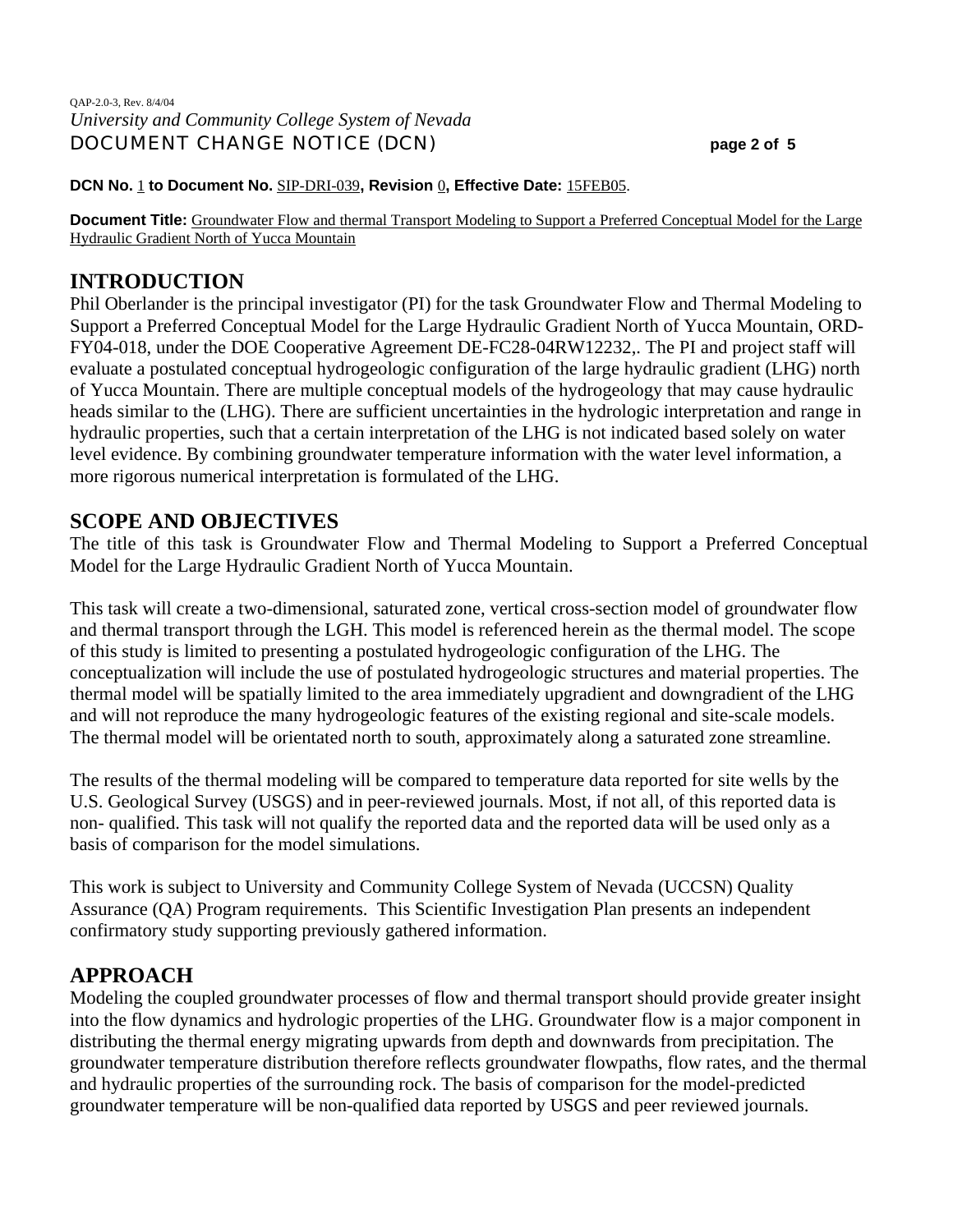## *University and Community College System of Nevada* DOCUMENT CHANGE NOTICE (DCN) **page 3 of 5**

#### **DCN No.** 1 **to Document No.** SIP-DRI-039**, Revision** 0**, Effective Date:** 15FEB05.

**Document Title:** Groundwater Flow and thermal Transport Modeling to Support a Preferred Conceptual Model for the Large Hydraulic Gradient North of Yucca Mountain

This task will use a two-dimensional, reduced form, of the saturated zone base case model reported on 9 April 2003 and documented as LA0304TM831231.002. That model was produced with the FEHM groundwater code and is in the project baseline as FEHM V2.20, STN/CSCI 10086-2.20-00.

Persons conducting this project will have 3 to 5 years experience in groundwater modeling.

The sequence of work is described below.

## *Data Collection*

The current interpretations of stratigraphy, hydrologic properties, thermal properties, and the most recent site-scale and regional-scale modeling will be evaluated for formulating the thermal models. The hydrogeologic property data will be obtained from the Yucca Mountain Project, Technical Data Management System (TDMS). Comparison and collaborative data will be obtained from journal articles and U.S. Geological Survey reports. Data will be managed according to QAP-3.1 Control of Electronic Data.

### *Model Formulation*

Hydrologic parameters will be derived from the site-scale and regional-scale models. Spatial discretization may be finer than regional-scale models for computational purposes. Hydraulic and thermal properties will be generalized within hydrostratigraphic layers. The model will use a single porosity and permeability within each model element. The model will not include any postulated repository affects and only ambient groundwater temperatures will be considered. The thermal model of the LHG will approximate to the current saturated zone regional interpretation.

The thermal model will be steady state for both groundwater flow and thermal transport. The top of the model will be a prescribed hydraulic flux and temperature at the water table. The model will extend to the depth of the Paleozoic carbonate aquifer or deepest thermal log. The bottom of the model will be simulated as a prescribed hydraulic head and a spatially variable thermal flux. The upgradient and downgradient boundaries will be prescribed hydraulic fluxes or hydraulic heads based on the requirements for numerical stability. Both the hydraulic heads and groundwater temperatures will vary with depth. Hydraulic head at the water table surface and any hydraulic heads at depth will be the calibration parameters. The spatial thermal distribution between the upgradient and downgradient boundaries will be the evaluation parameters.

Thermal rock properties will be extracted from the project database. Because there is less thermal data at distance from the potential repository location, generalized information will be used in the thermal model. The methodology of Rautman (1995) may be used to assign thermal conductivity unless data that are more explicit are available.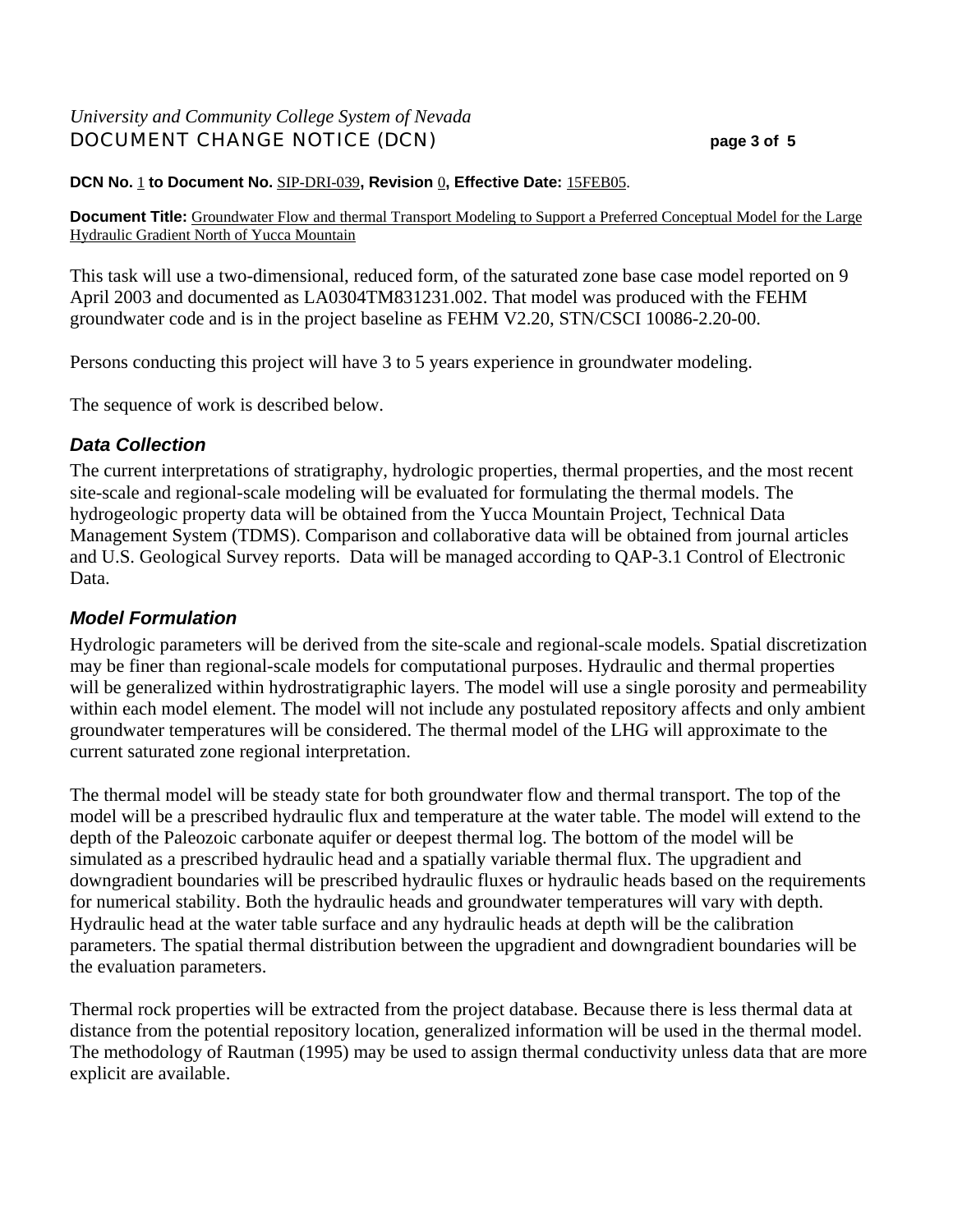## *University and Community College System of Nevada* DOCUMENT CHANGE NOTICE (DCN) **page 4 of 5**

#### **DCN No.** 1 **to Document No.** SIP-DRI-039**, Revision** 0**, Effective Date:** 15FEB05.

**Document Title:** Groundwater Flow and thermal Transport Modeling to Support a Preferred Conceptual Model for the Large Hydraulic Gradient North of Yucca Mountain

The groundwater modeling code FEHM will be used for the simulations. This software was baselined 28 Jan 2003, as FEHM V2.20, STN/CSCI 10086-2.20-00.

Software will be managed according to QAP-3.2 Software Management.

### *Alternative Conceptualizations*

This section omitted.

## *Hydraulic Flow Calibrations*

A groundwater flow model of each conceptualization will be calibrated to hydraulic heads. The PEST code may be used for the calibration as needed. The PEST code is within the project's software baseline as PEST V 5.5, (STN)/CSCI Number 10289-5.5-00. The hydraulic parameters will be allowed to vary over a wide range to represent alternative conditions. Modeling will be performed according to OAP-3.3 Models.

## *Thermal Transport Modeling*

Adding thermal properties and heat transport to the calibrated groundwater flow models will simulate the spatial distribution of temperature. Temperature at water table and upgradient boundaries will be prescribed based on observed conditions. The resulting spatial distribution of simulated temperatures within the body of the model will be the basis of comparison. Statistical measure of the fit of the simulated temperatures to the observed temperature data will also be provided. Microsoft Excel spreadsheet functions will be used for the statistical analysis. Modeling will be performed according to QAP-3.3 Models.

## *Comparison of Results*

This section omitted.

## **SCHEDULE**

| <b>Deliverables for Task ORD-FY04-018</b> | <b>Completion Date</b> |
|-------------------------------------------|------------------------|
| Quarterly Reports                         | Ongoing                |
| Complete model analysis                   | $1$ -July-05           |
| Submit the final data to the TDA          | 30-Oct-05              |
| Submit the final report                   | 30-Nov-05              |

## **SOFTWARE AND MODELS**

Programs such as Excel, PowerPoint, and Word are used to create reports, presentations and documents. Model simulations will be performed according to QAP-3.3. The groundwater modeling code FEHM will be used for the simulations. This software was baselined 28 Jan 2003, as FEHM V2.20, STN/CSCI 10086- 2.20-00. Parameter estimation may use the PEST code to estimate hydraulic conductivity. The PEST code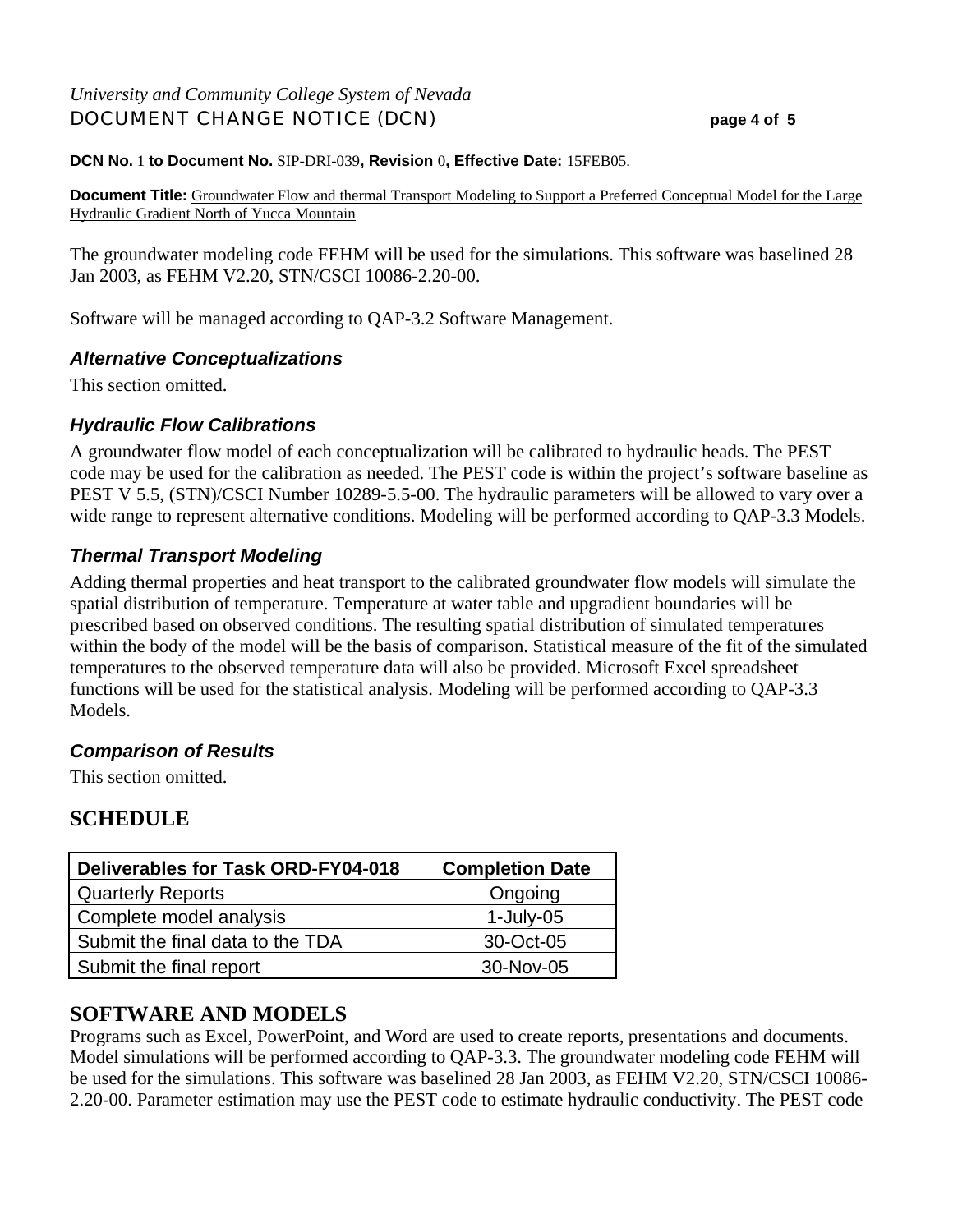is within the project's software baseline as PEST V 5.5, (STN)/CSCI Number 10289-5.5-00. The model *University and Community College System of Nevada*

## DOCUMENT CHANGE NOTICE (DCN) **page 5 of 5**

**DCN No.** 1 **to Document No.** SIP-DRI-039**, Revision** 0**, Effective Date:** 15FEB05.

**Document Title:** Groundwater Flow and thermal Transport Modeling to Support a Preferred Conceptual Model for the Large Hydraulic Gradient North of Yucca Mountain

will be managed according to OAP-3.3. The model simulations performed will be numeric representation of a hydrogeologic conceptualization and cannot be quantitatively validated.

## **QUALITY CONTROL**

Error associated with data reduction performed by task personnel will be minimized by verifying the accuracy of the reduced data to the raw data and that the reduction processes are accurate. Data verification will be performed by someone other than the originator. These reviews will be documented in the scientific notebooks for this task and in conjunction with the technical report review. There is no objective or evaluation for precision. The model developed by this task is a conceptual representation (i.e., assumed hydrogeologic conditions and hydraulic properties necessary to illustrate general characteristics) and quantification of potential error in representation of the natural system is not possible.

Electronic data will be controlled by limited access to the computers that will contain those data. Each computer will be password protected. Data will be backed up on a regular basis. Access lists will be established for authorized users and these lists and the types of access will be listed in the applicable scientific notebooks.

## **DATA RECORDING, REDUCTION, AND REPORTING**

Data will be developed or used and controlled electronically in accordance with QAP-3.1, "Control of Electronic Data," to prevent tampering. Data will be recorded in electronic form, backed up to prevent loss, and verified when converted, transferred or input manually.

Data considered established fact by the scientific community need not undergo qualification. It is expected that most if not all of the groundwater temperature data near the LHG are unqualified. This task will produce a qualified conceptual model simulation that will be compared to unqualified reported data for corroboration purposes only. Unqualified data will be clearly labeled "unqualified" and traceability to their origin will be maintained.

Data that are used, reduced, or produced in this work will be submitted to the Technical Data Archive (TDA) and/or the BSC-maintained Technical Data Management System (TDMS) in accordance with QAP-3.6, "Submittal of Data to the Technical Data Management System." QA records produced as a result of the UCCSN QAP's are controlled in accordance with QAP-17.0, "Quality Assurance Records". Quarterly report deliverables are submitted to the cooperative agreement administrator in accordance with the Cooperative Agreement. QA records may include reports, other documents produced, hard copies of data used if available, and copies of literature cited.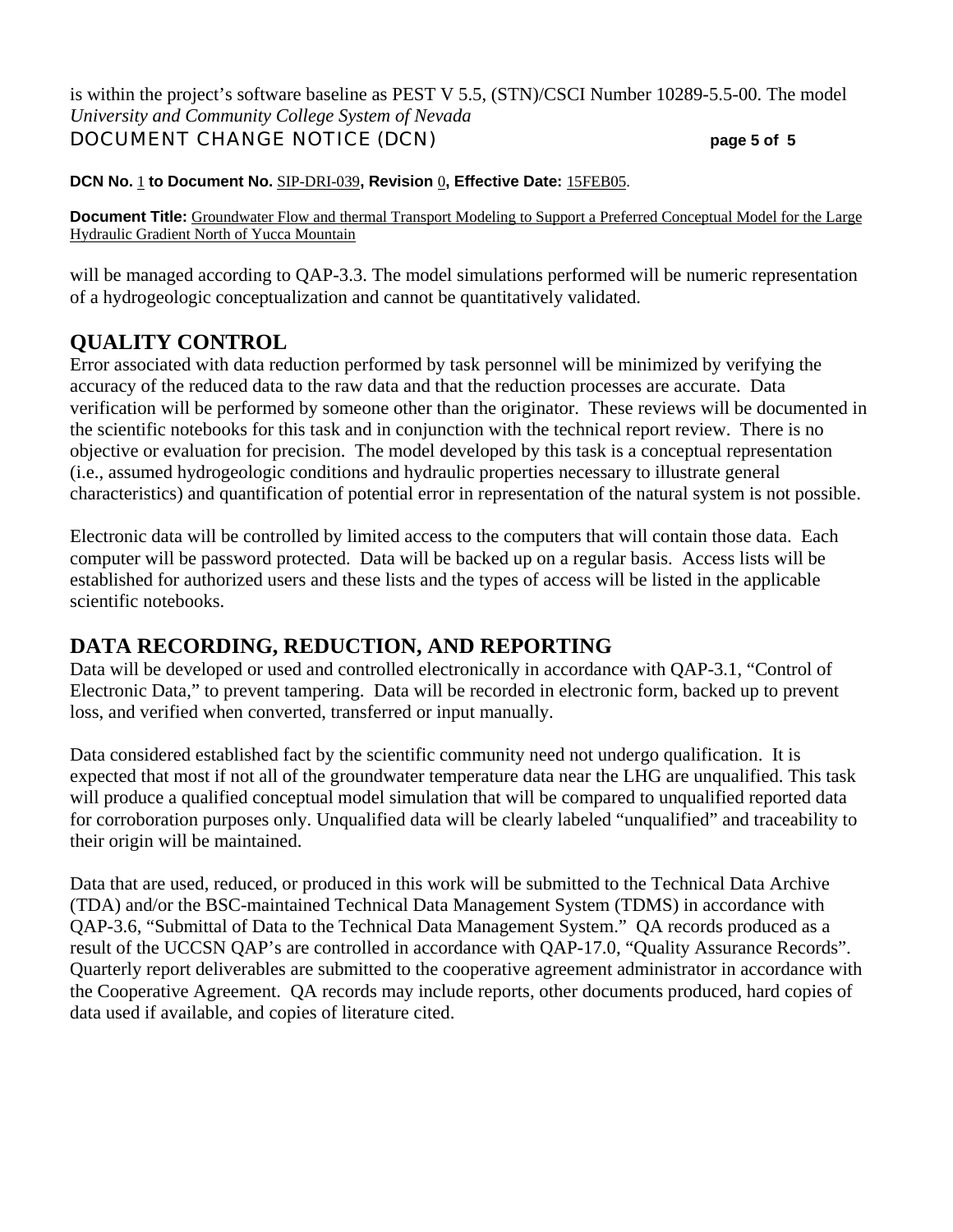

## University and Community College System of Nevada (UCCSN)

## Scientific Investigation Plan (SIP)

Task Title: Groundwater Flow and Thermal Modeling to Support a Preferred Conceptual Model for the Large Hydraulic Gradient North of Yucca Mountain

Task Number: ORD-FY04-018

Document Number: SIP-DRI-039

0

November 8, 2004

Phil Oberlander

Technical Reviewer

Greg Pohl

Revision:

Effective Date:

Approvals:

Author:

*;o/zs-/ot.;*  Date  $\frac{1}{\text{Date}}$ f/ n  $1/7,$   $5/7, 1/7$ Technical Task Representative

<u>OI</u> Nov Date

8 - Nov - 2004 Date

QA Manager<br>Amy Smiecinski

Project Director Raymond Keeler

Drew Coleman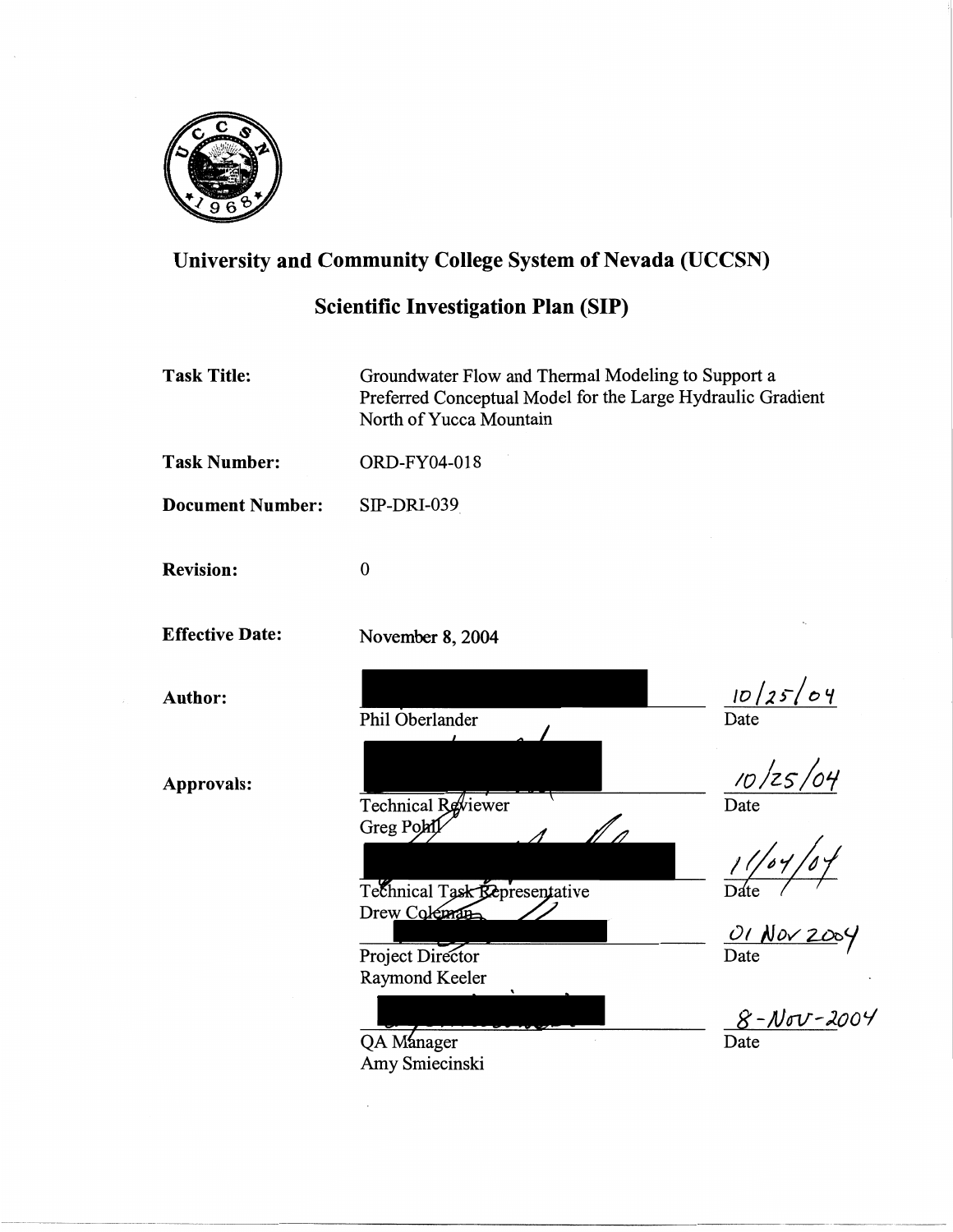### **REVISION HISTORY**

| <b>Revision</b> | <b>Effective</b> |                                          |
|-----------------|------------------|------------------------------------------|
| <b>Number</b>   | Date             | <b>Description and Reason for Change</b> |
| Rev. 0          | 11/08/2004       | Initial Issue                            |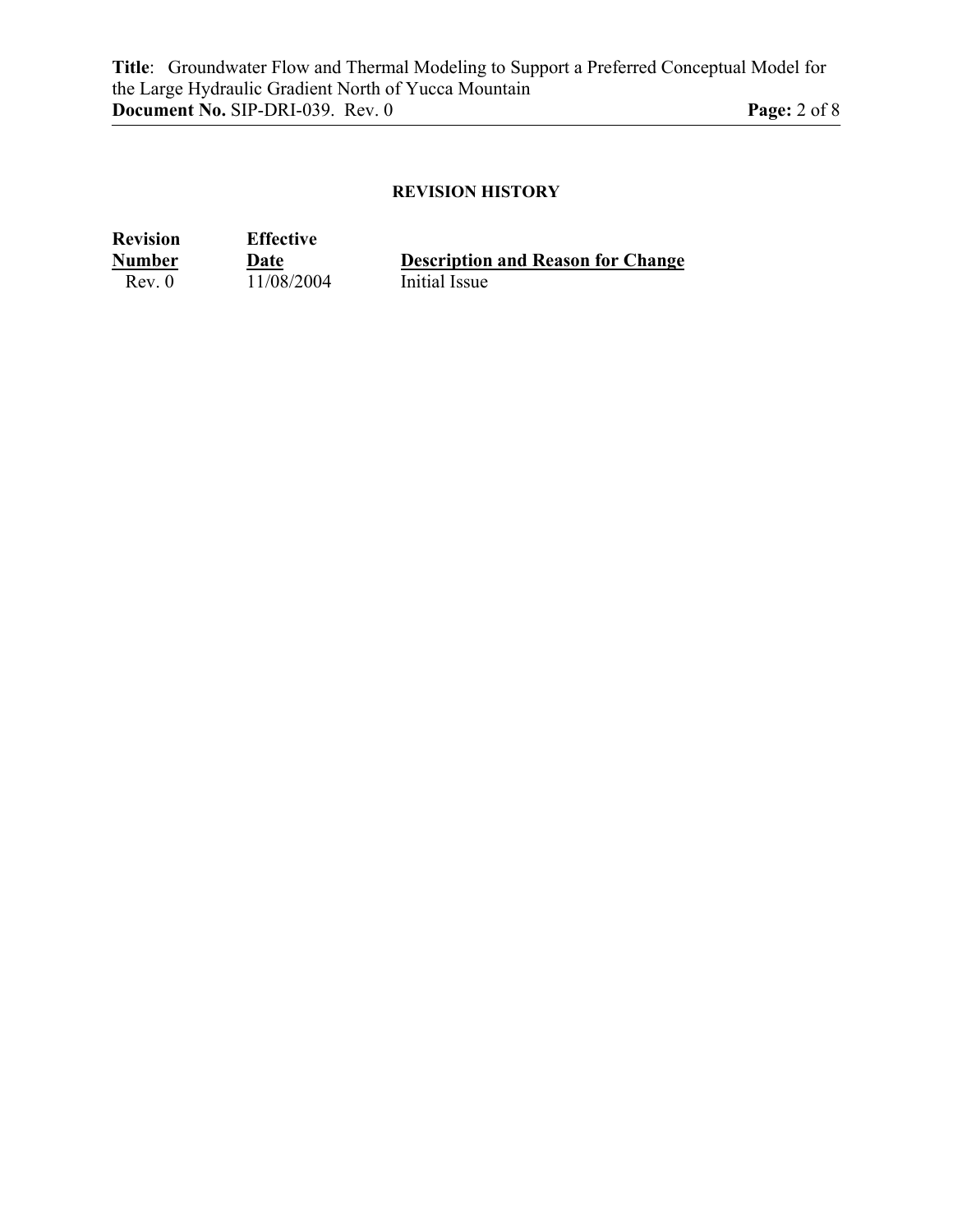## **INTRODUCTION**

Phil Oberlander is the principal investigator (PI) for the task Groundwater Flow and Thermal Modeling to Support a Preferred Conceptual Model for the Large Hydraulic Gradient North of Yucca Mountain, ORD-FY04-018, under the DOE Cooperative Agreement DE-FC28- 04RW12232,. The PI and project staff will evaluate postulated conceptual hydrogeologic configurations of the large hydraulic gradient (LHG) north of Yucca Mountain. There are multiple conceptual models of the hydrogeology that may cause hydraulic heads similar to the (LHG). There are sufficient uncertainties in the hydrologic interpretation and range in hydraulic properties, such that a certain interpretation of the LHG is not indicated based solely on water level evidence. By combining groundwater temperature information with the water level information, a more rigorous numerical interpretation is formulated that should indicate the more likely conceptualization(s) of the LHG.

#### **SCOPE AND OBJECTIVES**

The title of this task is Groundwater Flow and Thermal Modeling to Support a Preferred Conceptual Model for the Large Hydraulic Gradient North of Yucca Mountain.

This task will create a two-dimensional, saturated zone, vertical cross-section model of groundwater flow and thermal transport through the LGH. This model is referenced herein as the thermal model. The scope of this study is limited to presenting postulated hydrogeologic configurations of the LHG. These conceptualizations will include the use of postulated hydrogeologic structures and material properties. The thermal model will be spatially limited to the area immediately upgradient and downgradient of the LHG and will not reproduce the many hydrogeologic features of the existing regional and site-scale models. The thermal model will be orientated north to south approximately along a saturated zone streamline.

The results of the thermal modeling will be compared to temperature data reported for site wells by the U.S. Geological Survey (USGS) and in peer-reviewed journals. Most, if not all, of this reported data is non- qualified. This task will not qualify the reported data and the reported data will be used only as a basis of comparison for the model simulations.

Model results will support selection of LHG conceptualization(s) that is in best agreement with the observed conditions. A discussion of the relative merits and inconsistencies of the other conceptualizations will provide supporting documentation for the selection. This modeling may also provide information for a refined representation of the LHG for other YMP modeling activities.

This work is subject to University and Community College System of Nevada (UCCSN) Quality Assurance (QA) Program requirements. This Scientific Investigation Plan presents an independent confirmatory study supporting previously gathered information.

## **APPROACH**

Modeling the coupled groundwater processes of flow and thermal transport should provide greater insight into the flow dynamics and hydrologic properties of the LHG. Groundwater flow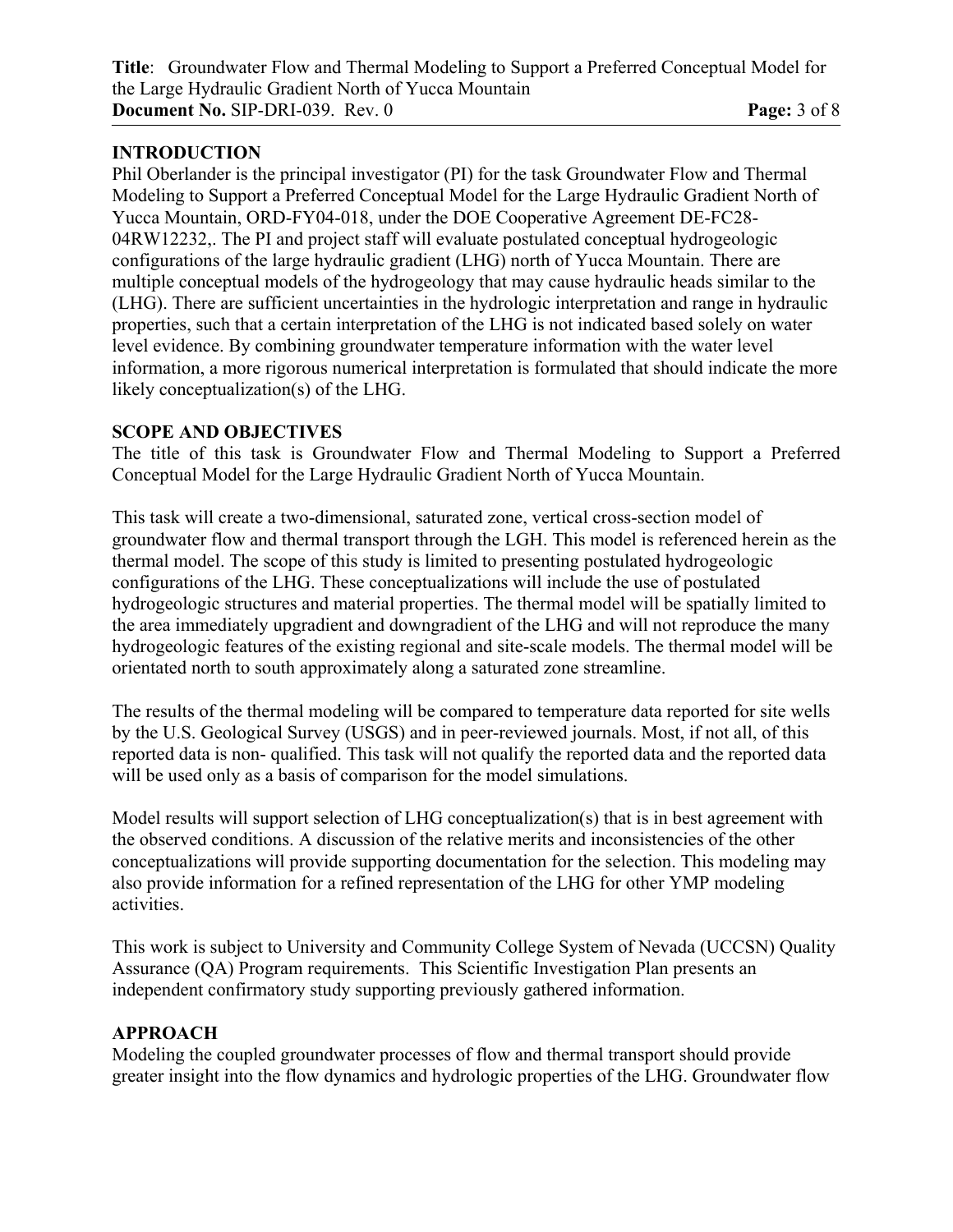is a major component in distributing the thermal energy migrating upwards from depth and downwards from precipitation. The groundwater temperature distribution therefore reflects groundwater flowpaths, flow rates, and the thermal and hydraulic properties of the surrounding rock. By simulating alternative horizontal and vertical conceptualizations of the LHG, the conceptualization(s) that best matches the observed water level and water temperature information can be identified. This will support the saturated zone modeling by indicating the most likely configuration of the LHG structure. The basis of comparison for the model-predicted groundwater temperature will be non-qualified data reported by USGS and peer reviewed journals.

This task will use a two-dimensional, reduced form, of the saturated zone base case model reported on 9 April 2003 and documented as LA0304TM831231.002. That model was produced with the FEHM groundwater code and is in the project baseline as FEHM V2.20, STN/CSCI 10086-2.20-00.

Persons conducting this project will have 3 to 5 years experience in groundwater modeling.

The sequence of work is described below.

## *Data Collection*

The current interpretations of stratigraphy, hydrologic properties, thermal properties, and the most recent site-scale and regional-scale modeling will be evaluated for formulating the thermal models. The hydrogeologic property data will be obtained from the Yucca Mountain Project, Technical Data Management System (TDMS). Comparison and collaborative data will be obtained from journal articles and U.S. Geological Survey reports. Data will be managed according to QAP-3.1 Control of Electronic Data.

## *Model Formulation*

Hydrologic parameters will be derived from the site-scale and regional-scale models. Spatial discretization may be finer than regional-scale models for computational purposes. Hydraulic and thermal properties will be generalized within hydrostratigraphic layers. The model will use a single porosity and permeability within each model element. The model will not include any postulated repository affects and only ambient groundwater temperatures will be considered. The base-case model of the LHG will be approximate to the current saturated zone regional interpretation.

The thermal model will be steady state for both groundwater flow and thermal transport. The top of the model will be a prescribed hydraulic flux and temperature at the water table. The model will extend to the depth of the Paleozoic carbonate aquifer or deepest thermal log. The bottom of the model will be simulated as a prescribed hydraulic head and a spatially variable thermal flux. The upgradient and downgradient boundaries will be prescribed hydraulic fluxes or hydraulic heads based on the requirements for numerical stability. Both the hydraulic heads and groundwater temperatures will vary with depth. Hydraulic head at the water table surface and any hydraulic heads at depth will be the calibration parameters. The spatial thermal distribution between the upgradient and downgradient boundaries will be the evaluation parameters.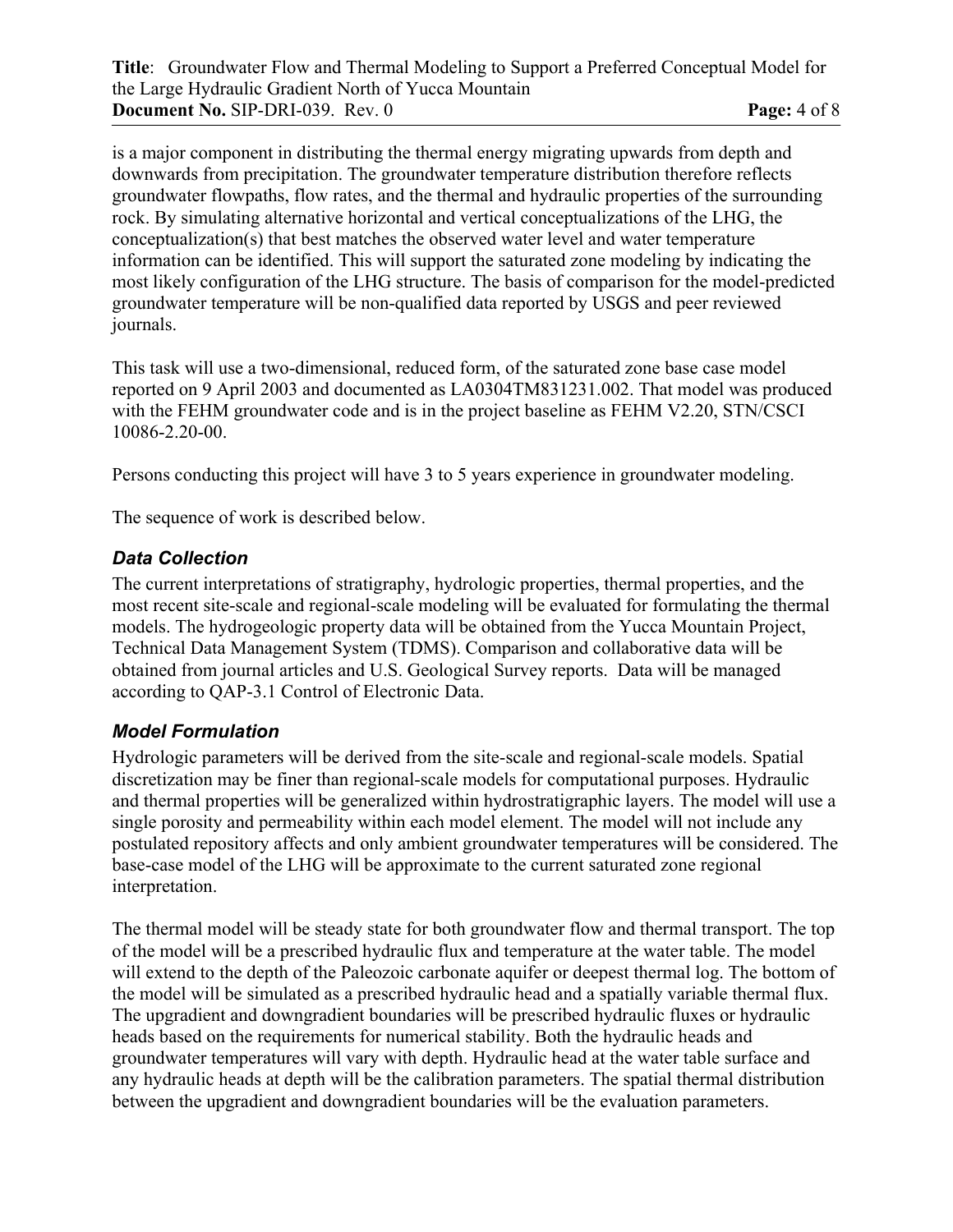Thermal rock properties will be extracted from the project database. Because there is less thermal data at distance from the potential repository location, generalized information will be used in the thermal model. The methodology of Rautman (1995) may be used to assign thermal conductivity unless data that are more explicit are available.

The groundwater modeling code FEHM will be used for the simulations. This software was baselined 28 Jan 2003, as FEHM V2.20, STN/CSCI 10086-2.20-00.

Software will be managed according to QAP-3.2 Software Management.

## *Alternative Conceptualizations*

There are alternative conceptual combinations of hydraulic properties that may be the cause of the LHG. The alternative conceptualizations to be simulated are:

- 1. A vertical fault that acts as a low-permeability groundwater flow impediment (this conceptualization will form the base case),
- 2. Relatively lower hydraulic conductivity of the volcanic units upgradient of the LHG and relatively higher hydraulic conductivities downgradient of the LHG, and
- 3. A stratigraphic layer of low vertical permeability, causing the water table to "perch" above the low-permeability layer.

Informal discussions will he held with LANL staff performing the saturated zone modeling to ensure the physical extent and geometry of the postulated features are reasonable and that the alternative conceptualizations are viable in light of other information. These alternative conceptualizations will be theoretical constructs and will consist of assumed hydrogeologic properties and configurations. Therefore, the alternative conceptualizations will be non-unique and will not be supported by independent geological information.

## *Hydraulic Flow Calibrations*

A groundwater flow model of each conceptualization will be calibrated to hydraulic heads. The PEST code may be used for the calibration as needed. The PEST code is within the project's software baseline as PEST V 5.5, (STN)/CSCI Number 10289-5.5-00. The hydraulic parameters will be allowed to vary over a wide range to represent alternative conditions. The calibrated hydraulic properties will be compared to the observed hydraulic properties (i.e., hydraulic conductivity and porosity) to evaluate differences and the reasonableness. However, the properties of the postulated alternative hydrogeologic systems may be quite different compared to the current interpretations. Modeling will be performed according to QAP-3.3 Models.

## *Thermal Transport Modeling*

Adding thermal properties and heat transport to the calibrated groundwater flow models will simulate the spatial distribution of temperature. Temperature at water table and upgradient boundaries will be prescribed based on observed conditions. Neither the previously-simulated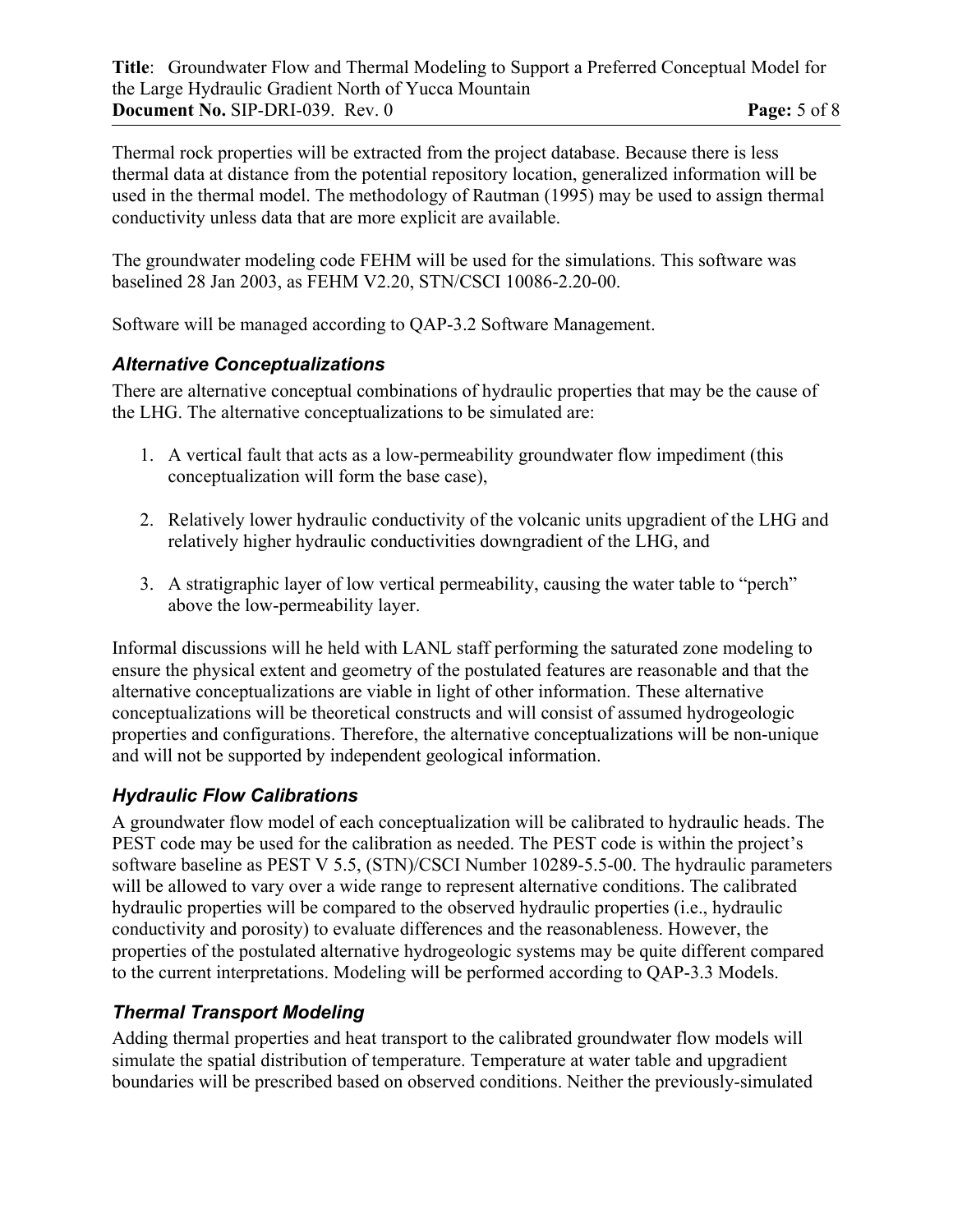hydraulic properties nor these thermal properties will be adjusted in a calibration process to better match the observed groundwater temperature. Rather, the resulting spatial distribution of simulated temperatures within the body of the model will be the basis of comparison for evaluating how well each conceptualization matches the observed temperature conditions and trends. Statistical measure of the fit of the simulated temperatures to the observed temperature data will also be provided for each alternative conceptualization. Microsoft Excel spreadsheet functions will be used for the statistical analysis. Modeling will be performed according to QAP-3.3 Models.

## *Comparison of Results*

The conceptualization that is most consistent with the observed flow and temperature data will be identified. The selection of the preferred alternative(s) will be based on the statistical comparison of observed and predicted temperatures as well as the correspondence of spatial temperature trends. The sensitivity of the hydrologic parameters of the most consistent conceptualization will be evaluated to measure the robustness of the temperature match to variation in hydraulic conductivity.

## *Prepare Final Report*

A final report will be prepared that discusses the technical approach, groundwater flow and thermal transport model, and modeling results in the format prescribed in QAP-3.4 Technical Reports.

The deliverable associated with completing this task is the final report. If a subtask is later evaluated as non-quality affecting, the DOE Technical Task Representative will be notified in writing and a revised SIP will be written and sent to the QA Manager.

## **SCHEDULE**

| <b>Deliverables for Task ORD-FY04-</b><br>018 | <b>Completion Date</b> |
|-----------------------------------------------|------------------------|
| <b>Quarterly Reports</b>                      | Ongoing                |
| Complete model analysis                       | $1-May-05$             |
| Submit the final data to the TDA              | 15-May-05              |
| Submit the final report                       | 23-Jun-05              |

## **INTERFACE CONTROLS**

Internal Interfaces: Phil Oberlander, DRI External Interfaces: Drew Coleman, DOE/YMSCO

Information will be transferred across interfaces by electronic methods.

## **STANDARDS**

There are no special standards and criteria for this task. No specific job skills are required beyond those stated in the position descriptions filed with the HRC.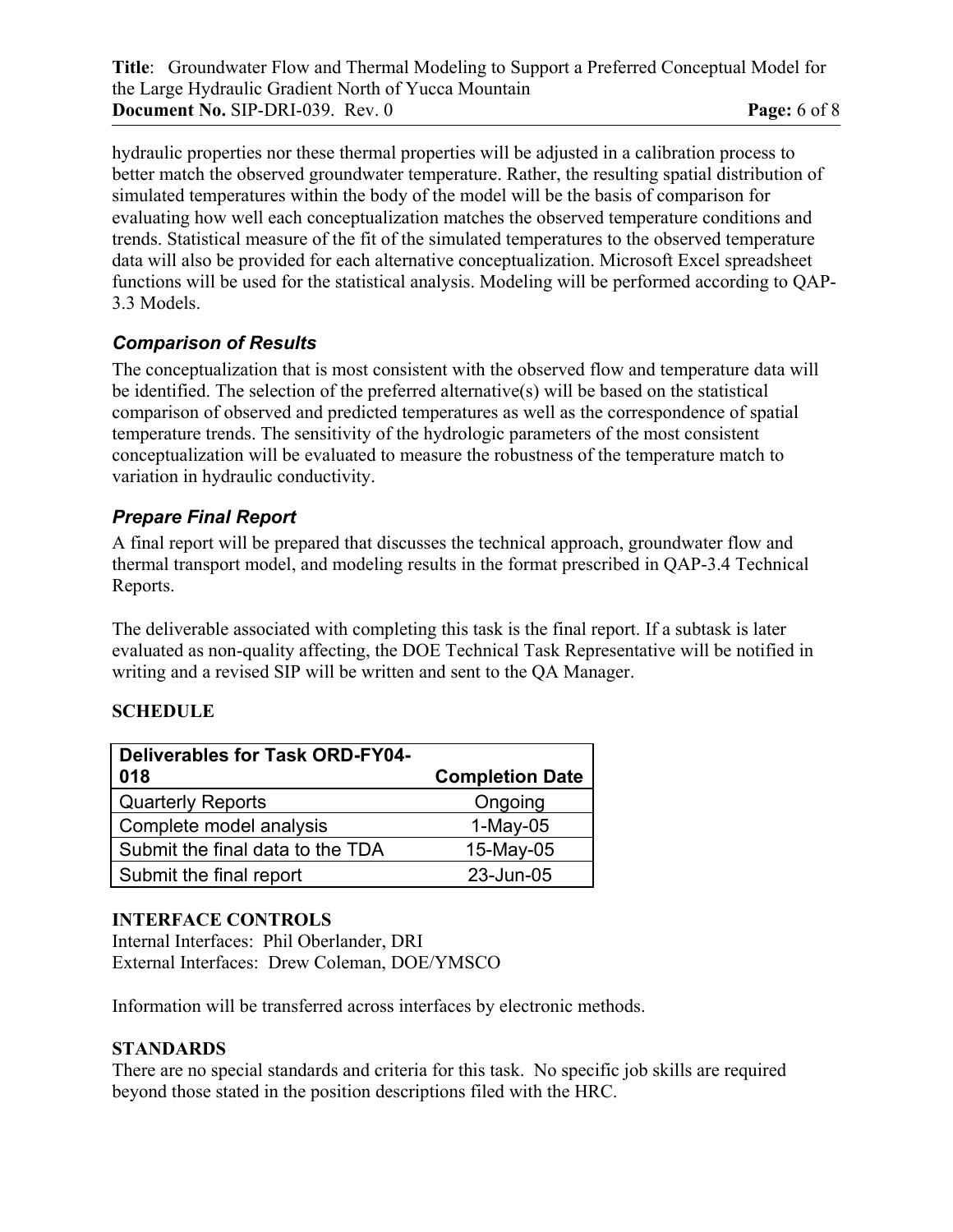**Title**: Groundwater Flow and Thermal Modeling to Support a Preferred Conceptual Model for the Large Hydraulic Gradient North of Yucca Mountain **Document No.** SIP-DRI-039. Rev. 0 **Page:**  $7 \text{ of } 8$ 

#### **IMPLEMENTING PROCEDURES**

No implementing procedures will be prepared for this task.

#### **SAMPLES**

No samples will be collected.

#### **SCIENTIFIC NOTEBOOKS**

One scientific notebook will be kept for this task.

#### **EQUIPMENT**

No field or laboratory equipment will be used.

#### **SOFTWARE AND MODELS**

Programs such as Excel, PowerPoint, and Word are used to create reports, presentations and documents. Model simulations will be performed according to QAP-3.3. The groundwater modeling code FEHM will be used for the simulations. This software was baselined 28 Jan 2003, as FEHM V2.20, STN/CSCI 10086-2.20-00. Parameter estimation may use the PEST code to estimate hydraulic conductivity. The PEST code is within the project's software baseline as PEST V 5.5, (STN)/CSCI Number 10289-5.5-00. The model will be managed according to QAP-3.3. The model simulations performed will be numeric representations of hydrogeologic conceptualizations and cannot be quantitatively validated. The use of these models is limited to comparison to non-qualified reported thermal data to indicate which conceptualization(s) best match the observed data.

#### **PROCUREMENTS AND SUBCONTRACTS**

No procurements or subcontracts are necessary.

#### **HOLD POINTS/DECISION POINTS**

There are no hold points/decision points as defined in the UCCSN QA Program for this work.

#### **QUALITY CONTROL**

Error associated with data reduction performed by task personnel will be minimized by verifying the accuracy of the reduced data to the raw data and that the reduction processes are accurate. Data verification will be performed by someone other than the originator. These reviews will be documented in the scientific notebooks for this task and in conjunction with the technical report review. There is no objective or evaluation for precision. The models developed by this task are conceptual representations (i.e., assumed hydrogeologic conditions and hydraulic properties necessary to illustrate general characteristics) and quantification of potential error in representation of the natural system is not possible.

Electronic data will be controlled by limited access to the computers that will contain those data. Each computer will be password protected. Data will be backed up on a regular basis. Access lists will be established for authorized users and these lists and the types of access will be listed in the applicable scientific notebooks.